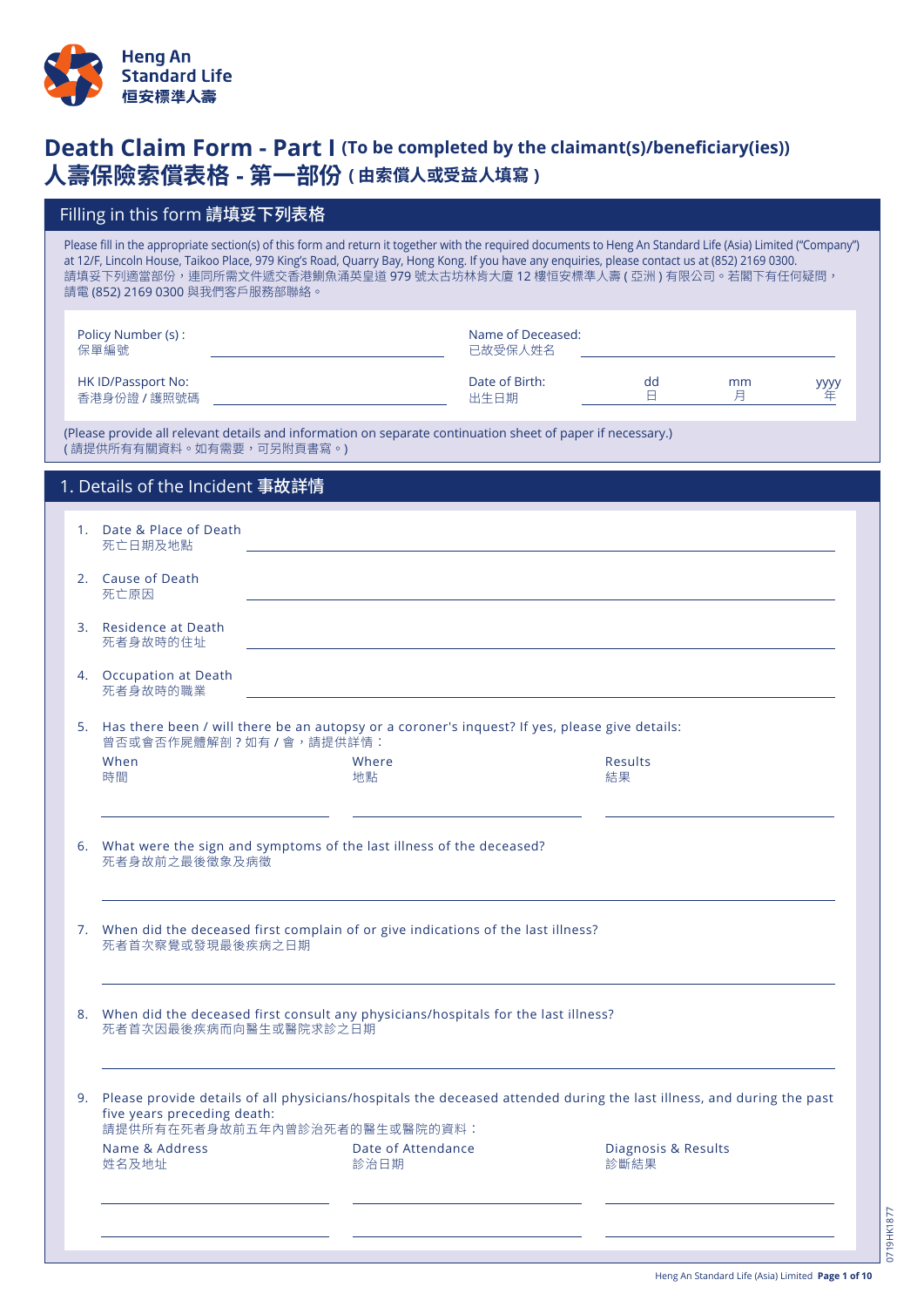| 1. Details of the Incident 事故詳情                                                                                                            |                                                          |                                                                                           |  |  |  |
|--------------------------------------------------------------------------------------------------------------------------------------------|----------------------------------------------------------|-------------------------------------------------------------------------------------------|--|--|--|
| 10. Have any of the deceased's family members suffered from a similar illness? If yes, please give details:<br>死者的親屬曾否患有相同或類似的疾病?如有,請提供詳情: |                                                          |                                                                                           |  |  |  |
| Nature of illness<br>有關疾病的性質                                                                                                               |                                                          | <b>First Diagnosis Date</b><br>首次診斷患有該疾病的日期                                               |  |  |  |
|                                                                                                                                            |                                                          |                                                                                           |  |  |  |
|                                                                                                                                            | Sum Insured<br>保額                                        | <b>Policy Start Date</b><br>保單生效日期                                                        |  |  |  |
|                                                                                                                                            |                                                          |                                                                                           |  |  |  |
|                                                                                                                                            | 死者有否向其他保險公司投保?如有,請提供詳情:<br><b>Type of Policy</b><br>保單類別 | 11. Was the deceased insured with other insurance companies? If yes, please give details: |  |  |  |

### 2. Payment Details 賠償資料

| Please refer to the explanatory notes on page 3. 請參閱第 3 頁之註釋                                                                                                                                                                  |                             |                         |                                                   |                                                                                                                                          |
|-------------------------------------------------------------------------------------------------------------------------------------------------------------------------------------------------------------------------------|-----------------------------|-------------------------|---------------------------------------------------|------------------------------------------------------------------------------------------------------------------------------------------|
| Name of all<br>Claimant(s) / Beneficiary(ies) 香港身份證 / Number(s)<br>所有索償人 / 受益人之姓名   護照號碼                                                                                                                                      | HK ID / Passport No Contact | 聯絡雷話號碼                  | Relationships<br>with the Deceased 通訊地址<br>與死者之關係 | Mailing Address(es)                                                                                                                      |
|                                                                                                                                                                                                                               |                             |                         |                                                   |                                                                                                                                          |
| $(2)$ .<br><u> 1980 - Jan Barristo, martin a</u> filosofo                                                                                                                                                                     |                             |                         |                                                   |                                                                                                                                          |
| $(3)$ and $(4)$ and $(5)$ and $(6)$ and $(7)$ and $(8)$ and $(9)$ and $(10)$ and $(10)$ and $(10)$ and $(10)$ and $(10)$ and $(10)$ and $(10)$ and $(10)$ and $(10)$ and $(10)$ and $(10)$ and $(10)$ and $(10)$ and $(10)$ a |                             |                         |                                                   |                                                                                                                                          |
| (4)<br><u> 1980 - Andrea Andrew Maria (h. 1980).</u><br>1900 - Andrew Maria (h. 1900).                                                                                                                                        |                             |                         |                                                   |                                                                                                                                          |
| Each of the Claimant(s) / Beneficiary(ies) must submit a separate "Self-Certification Form".<br>每位索償人 / 受益人須單獨提交一份「自我證明表格」。                                                                                                   |                             |                         |                                                   |                                                                                                                                          |
| Payment Currency*<br>賠償貨幣 *                                                                                                                                                                                                   | <b>HK Dollars</b><br>港幣     | $\Box$ US Dollars<br>美元 |                                                   | $\Box$ Policy Currency<br>保單貨幣                                                                                                           |
|                                                                                                                                                                                                                               |                             |                         |                                                   | the second and actual to different from the police concerned the certain and conditional and condition Apple Chanded High (Apple Modele) |

If payment currency selected is different from the policy currency, the exchange rate will be declared by Heng An Standard Life (Asia) Limited. \* 如賠償貨幣與保單貨幣不同,兌換率以恒安標準人壽 ( 亞洲 ) 有限公司公佈為準。

### 3. Declaration & Authorisation 聲明及授權

I / we hereby declare and agree on behalf of myself/ourselves, the deceased, the claimants, the beneficiaries and other persons referred to in this Death Claim Form ("Relevant Persons") that alI statements and answers to all questions herein whether or not written by my / our own hand(s) are to the best of my/our knowledge and belief complete and true. I/we further declare that any personal information of Relevant Persons provided by me/us to the Company (whether provided under this claim application or otherwise provided) in relation to this claim application has been obtained by me/us in compliance with the Personal Data (Privacy) Ordinance and the Relevant Persons have agreed to the disclosure of their personal information to the Company in relation to this claim application for the purposes as set out in this personal information collection statement. I/we agree to indemnify and hold harmless, on demand, the Company against all losses, liabilities and costs which the Company may incur arising out of, or in connection with, any breach of the declaration set forth in this paragraph.

本人 / 我們謹代表本人 / 我們、死者、索償人、受益人及其他在此人壽保險索償申請表格內所提及之人士 ( " 相關人士 " ) 聲明及同意所述一切 陳述及問題的所有答案,不論是否本人 / 我們親手所寫,為本人 / 我們所知所信的全部事實。本人 / 吾等再聲明,由本人 / 吾等就此索償申請 提供予貴公司的任何相關人士之個人資料 ( 無論載於此索償申請或從其他途徑所提供 ) 乃由本人 / 吾等在遵守個人資料 ( 私隱 ) 條例的情況下 獲得,且相關人士已同意為此等個人資料收集聲明所載之目的就此索償申請向貴公司提供其個人資料。本人 / 吾等同意應貴公司要求,就貴公 司因發生仕何違反本又中所載的聲明,而可能招致或與之相關的仕何損矢、責仕及費用,對責公司作出賠償,亚使責公司免受損害。

I / We declare and agree that I / we have the full authority from and consent of the Relevant Persons to make the above declaration, agreements and authorisations.

本人 / 我們聲明及同意已獲相關人士授權作出上述聲明、同意及授權。

| (1)<br><u> 1989 - Johann Stein, mars an deutscher Stein und der Stein und der Stein und der Stein und der Stein und der</u> |                                               |
|-----------------------------------------------------------------------------------------------------------------------------|-----------------------------------------------|
| <u> 1989 - Andrea Andrew Maria (h. 1989).</u>                                                                               |                                               |
|                                                                                                                             |                                               |
| <u> 1989 - Johann John Stone, Amerikaansk politiker († 1908)</u><br>Signature of Claimant(s) / Beneficiary(ies) 索償人 / 受益人簽署 | Date of Signature (dd/mm/yy) 簽署日期 (日 / 月 / 年) |
|                                                                                                                             |                                               |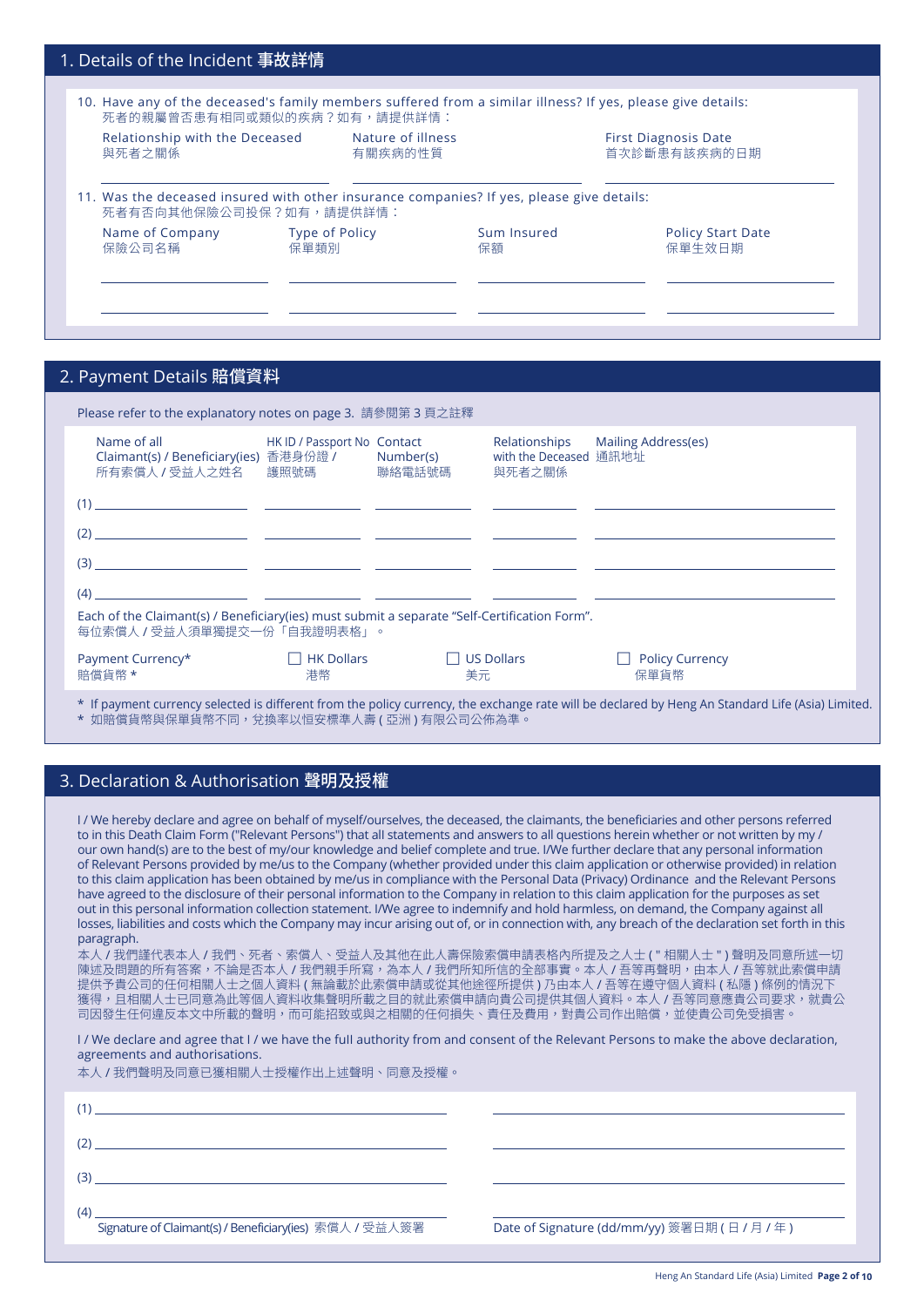# **Death Claims - Authorisation 死亡索償 - 授權書**

#### Filling in this form 請填妥下列表格

|                                                                                                  | authorise any employer, licensed physician, medical practitioner, hospital, clinic, other medically related facility, insurance company, |  |
|--------------------------------------------------------------------------------------------------|------------------------------------------------------------------------------------------------------------------------------------------|--|
|                                                                                                  | bank, government institution, any association, federation or similar organisation of insurance companies, other organisation,            |  |
|                                                                                                  |                                                                                                                                          |  |
|                                                                                                  |                                                                                                                                          |  |
|                                                                                                  | records or knowledge of, and any other information relating to, the deceased and who has attended to the deceased to disclose            |  |
|                                                                                                  | such information to Heng An Standard Life (Asia) Limited. This authorisation shall survive me and my estate and remain valid             |  |
| notwithstanding incapacity. A photocopy of this authorisation shall be as valid as the original. |                                                                                                                                          |  |

I/we hereby declare that any personal information of third parties provided by me/us to the Company (whether provided under this application or otherwise provided) in relation to this application has been obtained by me/us in compliance with the PDPO and the relevant third party has agreed to the disclosure of his/her personal information to the Company in relation to this application for the purposes as set out in this personal information collection statement. I/we agree to indemnify and hold harmless, on demand, the Company against all losses, liabilities and costs which the Company may incur arising out of, or in connection with, any breach of the declaration set forth in this paragraph.

|               | 註冊醫生、醫療從業員、醫院、診所、其他有關醫療機構、保險公司、銀行、政府機構、其他協會、聯會或類似保險公司之組織、其       |  |
|---------------|------------------------------------------------------------------|--|
|               |                                                                  |  |
|               |                                                                  |  |
|               | 標準人壽 ( 亞洲 ) 有限公司。此授權對本人之遺產承繼人均具有約束力 ; 即使本人死亡或無行為能力時,此授權仍具效力。本授權書 |  |
| 的影印副本跟正本同樣有效。 |                                                                  |  |

本人 / 吾等特此聲明,由本人 / 吾等就此申請提供予貴公司的任何第三方個人資料(無論載於此申請書或從其他途徑所提供)乃由本 人 / 吾等在遵守個人資料(私隱)條例的情況下獲得,且有關第三方已同意為此等個人資料收集聲明所載之目的就此申請向貴公司提 供其個人資料。本人 / 吾等同意應貴公司要求,就貴公司因發生任何違反本條款所載的聲明,而可能招致或與之相關的任何損失、責 任及費用,對貴公司作出賠償,並使貴公司免受損害。

Signature of Claimant/Beneficiary **Date of Signature (dd/mm/yy)** Date of Signature (dd/mm/yy) 索償人 / 受益人簽署 まんじょう まんじょう インタン (日 / 月 / 年)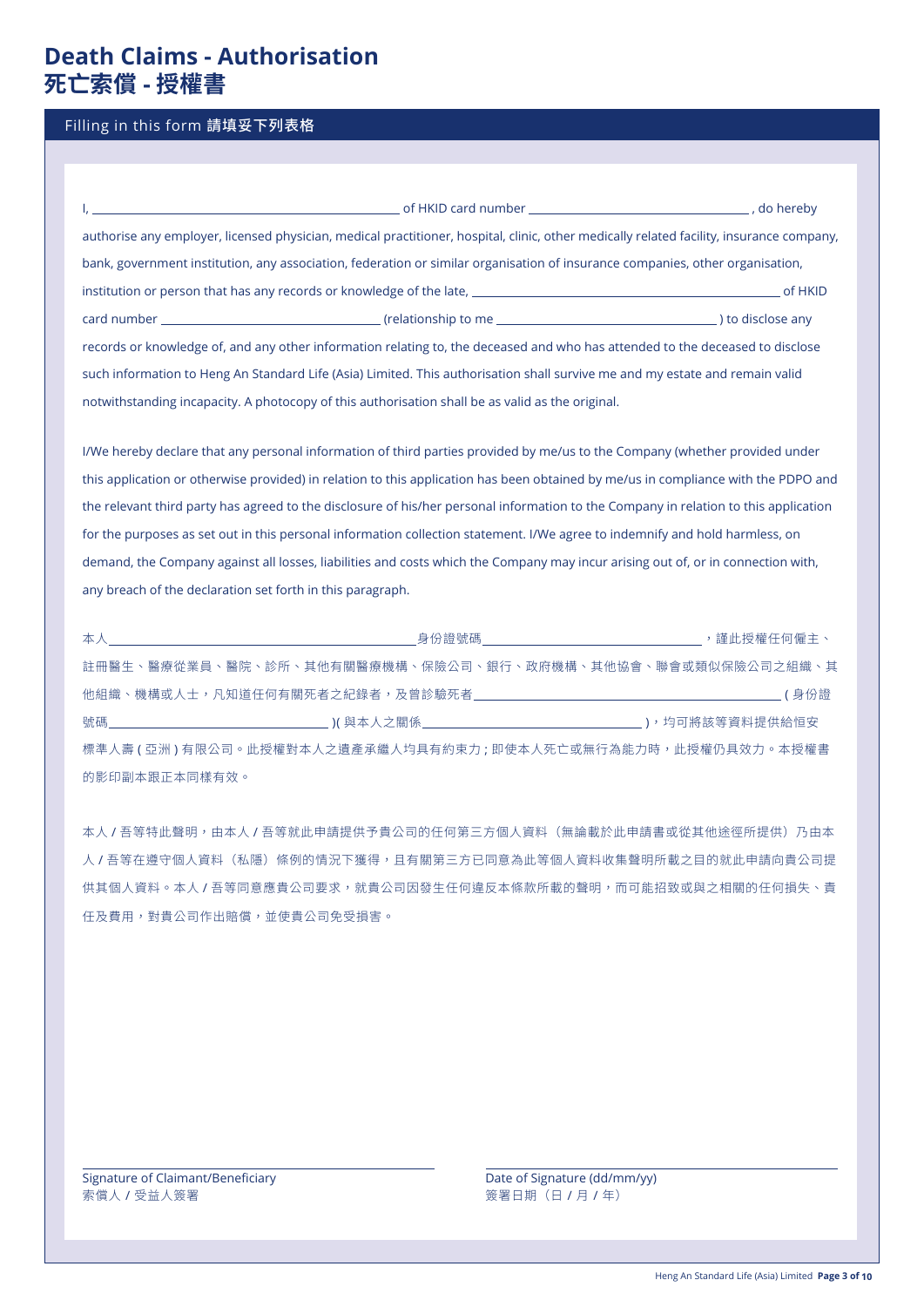## **Explanatory Notes 註釋**

### **Documents to be submitted 所需呈交之文件**

- 1. Death Claim Form Part I duly completed by the claimant(s) / beneficiary(ies); 人壽保險索償表格 - 第一部份需由索償人或受益人填寫;
- 2. Death Claim Form Part II duly completed by the usual / last Medical Practitioner; 人壽保險索償表格 - 第二部份需由家庭醫生或最後診治之醫生填寫;
- 3. Authorisation Form duly completed by at least one claimant or beneficiary; 授權書需由最少一位索償人或受益人填寫;
- 4. Self-Certification Form duly completed by each of the claimant(s) / beneficiary(ies); 「自我證明表格」- 需由每位索償人或受益人單獨填寫;
- 5. Original\* Death Certificate; 死亡證書正本 \*;
- 6. Original\* identification of the Deceased (e.g. HK ID Card or Birth Certificate or Passport); 死者的身份證明文件正本 \* ( 如香港身份證、出生證明或護照 ) ;
- 7. Original\* identification of the claimant(s) / beneficiary(ies) (e.g. HK ID Card or Birth Certificate or Passport); 索償人或受益人的身份證明文件正本 \* ( 如身份證、出生證明或護照 ) ;
- 8. Original\* proof of relationship between the Deceased and the claimant(s) / beneficiary(ies) (e.g. Birth Certificate or Marriage Certificate, etc.); 索償人或受益人與死者關係的證明文件正本 \* ( 如出生證明或結婚證明書等 ) ;
- 9. Additional documents might be requested by the Company. 如有需耍,本公司或許要求提供其他文件。

### **Guidelines for submitting a Death Claim 呈交人壽保險索償指引**

- 1. If the document(s) provided is(are) written in a language other than English or Chinese, a translated version duly certified by a notary public or the China Consulate is required.
- 若提供的文件並非以英文或中文會寫,請連同由公證行或中國領事館核實之譯本一併遞交。
- 2. If the death occurred outside Hong Kong and the Death Certificate is issued by the province / state of another country, the Death Certificate must be certified by the China Consulate located in that country. 若死亡並非在香港發生,或死亡證書並非由香港政府簽發,死亡證需由當地所屬之中國領事館加簽核實。
- 3. If the Death Certificate has not been issued, the claimant or beneficiary can notify the Company by submitting other document(s) for proof of death (e.g. cremation order), but the original\* Death Certificate must be submitted to the Company once it is issued. ,<br>如死亡證書仍未簽發,索償人或受益人可提交其他有關的死亡證明文件備案 ( 如火葬紙 ) ,待死亡證書正本 \* 簽發後立即遞交予本公司。
- 4. The page 2 of this form must be completed by the party(ies) to whom the Death Benefit is claimed to be payable as beneficiary(ies). If there is more than one named beneficiary, each beneficiary may either sign the same form or each beneficiary may complete a separate form. Additional forms will be sent upon request.

第 2 頁表格各欄需由提出索償之索償人或受益人填寫。如受益人超過一位,則每位均需在同一表格簽署,或分別在不同的表格簽署。本公司可 按要求提供額外表格。

- 5. If the Death Benefit is payable to a minor, the Death Claim Form (Part I) must be completed and signed by the legal guardian. The original\* Court Order appointing the legal guardian should be submitted. If the Court Order appointing the legal guardian is being applied for, it is proposed that the legal guardian can notify the Company by submitting other relevant supporting document(s), but the Court Order must be submitted to the Company once it is issued. 如受益人為未成年人士,人壽保險索償表格 ( 第一部份 ) 應由其合法監護人填寫及簽署,並呈交一份委任合法監護人的法庭命令公證正本 \*。如 法庭命令仍在申請中,建議監護人可提交有關文件以作備案,待法庭命令頒發後立即遞交予本公司。
- 6. If the Death Benefit is payable to an estate, the Death Claim Form (Part I) must be completed and signed by the Executor or Adminstrator. The original\* Court Order making the appointment and authorising the Executor or Administrator to act for the estate must be submitted. If the Court Order appointing the Executor or Administrator is being for, it is proposed that the Executor or Administrator can notify the Company by submitting other relevant supporting document(s), but the Court Order must be submitted to the Company once it is issued. 如死亡賠償屬於被保人遭產,人壽保險索償表格 ( 第一部份 ) 應由遺囑執行人或遺產承辦人填寫及簽署,並呈交一份委任及授權遺囑執行人或 遺產承辦人代表處理遺產的法庭命令公證正本 \*。如法庭命令仍在申請中,建議遺囑執行人或遺產承辦人可提交有關文件以作備案,待法庭命 令頒發後立即遞交予本公司。
- 7. If the Death Benefit is payable to a corporation or partnership, the Death Claim Form must be completed and executed by a duly authorised officer or partner respectively who has the power and right to make such a claim in the name of the corporation or the partnership. 如死亡賠償是付予法人團體或合夥組織,人壽保險索償表格應由有權代表該等法人團體或合夥組織並有資格提出索償的人士或合夥人填寫及簽署。
- **\* If you would like to have the original document returned to you, you hereby authorise the Company to make and keep certified true copies of the original document. Please state the name and address of the person to whom the original document should be returned:**
- **\* 如閣下欲取回所遞交之正本文件,則閣下謹此授權本公司影印該等文件及擁有該等文件正本加簽核實之副本。請列明所退還文件之收件人姓名 及地址:**

Please note that any original document(s) submitted to and returned by the Company is(are) so submitted and returned at the risk of the claimant(s), the beneficiary or any other person(s). The Company shall not be liable for any losses whatsoever suffered or incurred by the claimant(s), beneficiary(ies) or any person(s) as a result of the loss of or damage to the original document(s) whether through the postage system or otherwise, except to extent of any fraud, negligence or willful default on the part of the Company.

請注意所有正本文件不論寄給本公司或本公司退回給索償人或受益人或相關人士,若在郵遞過程中或其它原因令有關正本文件遺失或破損,而導致索償人或相關人士 蒙受任何損失,除非本公司因欺騙、疏忽或故意失責所造成的錯誤,否則本公司均不負任何責任。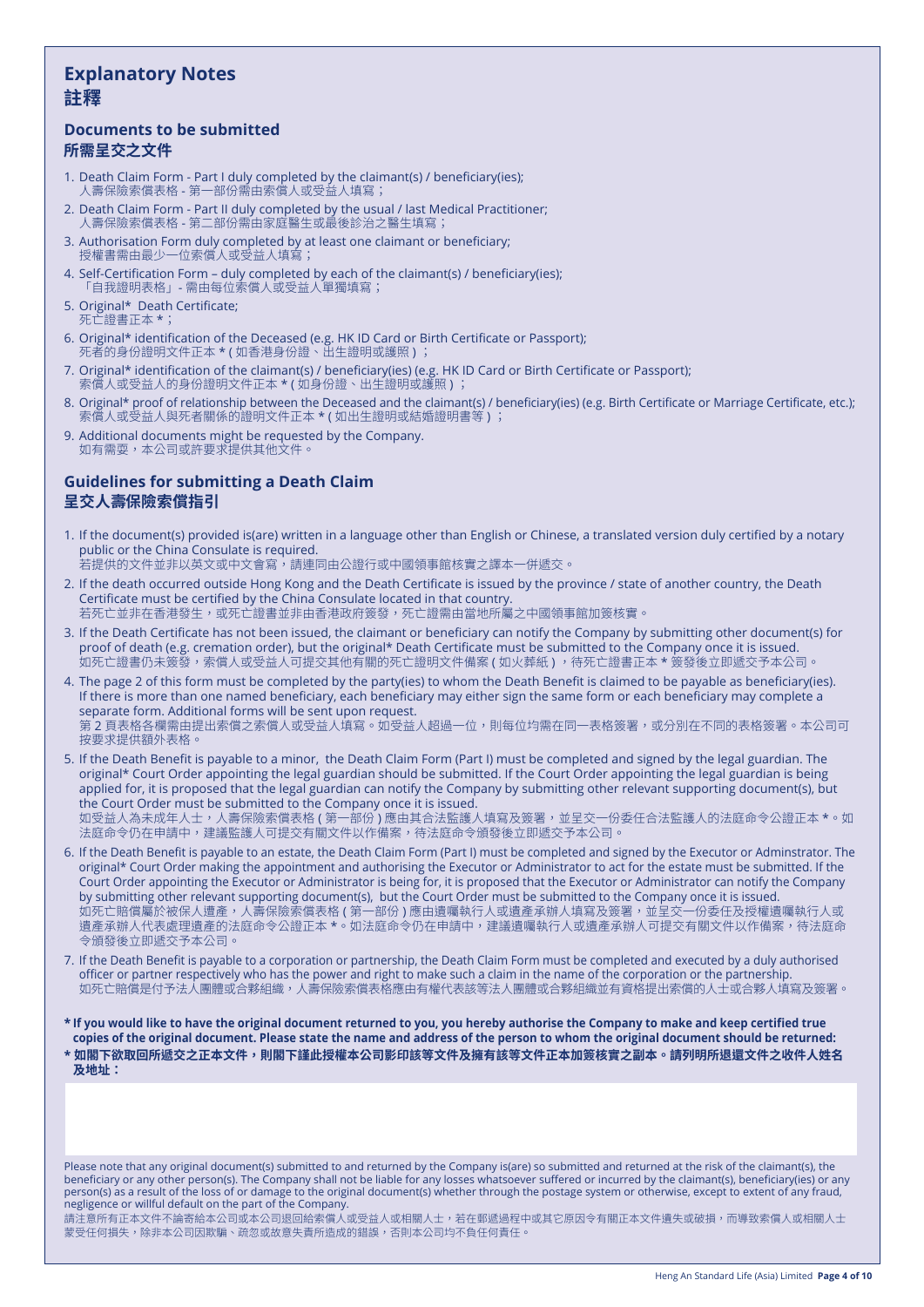# **Death Claim Form - Part II 人壽保險索償表格 – 第二部分**

## **(To be completed by the usual/last attending Medical Practitioner at the claimant's/beneficiary's expense.) ( 索償人或受益人自費由經常就診或最後主診之醫生填寫 )**

| Filling in this form 請填妥下列表格                                                                                               |                                                                                                                                                                                      |                                            |                                  |      |  |  |
|----------------------------------------------------------------------------------------------------------------------------|--------------------------------------------------------------------------------------------------------------------------------------------------------------------------------------|--------------------------------------------|----------------------------------|------|--|--|
| Name of Deceased:<br>已故受保人姓名                                                                                               |                                                                                                                                                                                      |                                            |                                  |      |  |  |
| Deceased's HK ID/Passport No.<br>已故受保人香港身份證 / 護照號碼                                                                         | Deceased's Date of Birth:<br>已故受保人出生日期                                                                                                                                               | dd<br>В.                                   | mm<br>月                          | уууу |  |  |
| <b>Residence at Death:</b><br>身故時之住址                                                                                       | <b>Occupation at Death:</b><br>身故時之職業                                                                                                                                                |                                            |                                  |      |  |  |
| Employer details at Death:<br>身故時之僱主資料                                                                                     |                                                                                                                                                                                      |                                            |                                  |      |  |  |
| (請提供所有有關資料。如有需要,可另附頁書寫。)                                                                                                   | (Please provide all relevant details and information on separate continuation sheet of paper if necessary.)                                                                          |                                            |                                  |      |  |  |
|                                                                                                                            |                                                                                                                                                                                      |                                            |                                  |      |  |  |
| Consultation Information 診症資料                                                                                              |                                                                                                                                                                                      |                                            |                                  |      |  |  |
| 1. On what date did the deceased first consult you?<br>死者首次向閣下求診的日期                                                        |                                                                                                                                                                                      |                                            |                                  |      |  |  |
|                                                                                                                            |                                                                                                                                                                                      |                                            |                                  |      |  |  |
| has(have) treated the deceased before.<br>閣下是否為死者之經常就診的醫生?若否,請提供之前為死者治療之醫生的姓名及地址。                                          | 2. Were you the usual Medical Practitioner of the deceased? If not, please advise the name & address of the physician(s) who                                                         |                                            |                                  |      |  |  |
| 3. Please list the details of all medical conditions for which the deceased had ever consulted you:<br>請列出死者曾向閣下求診的所有病情資料: |                                                                                                                                                                                      |                                            |                                  |      |  |  |
| <b>Consultation Date</b><br>Symptoms<br>求診日期<br>病徵                                                                         | Symptoms onset Date,<br>Diagnostic<br><b>Tests &amp; Results</b><br><b>History &amp; Duration</b><br>首次出現病徵<br>診斷測試及結果<br>日期、病歷及持續時間                                                 |                                            | Diagnostic & Treatments<br>診斷及治療 |      |  |  |
| 若知情,請提供死者首次知悉末次病患及首次察覺病徵的日期。                                                                                               | 4. Date the deceased was first informed of the last illness and the date the deceased first became aware of its symptoms (if known).                                                 |                                            |                                  |      |  |  |
| 5. Hospital Records:<br>醫院紀錄:                                                                                              |                                                                                                                                                                                      |                                            |                                  |      |  |  |
| Name of Hospital<br>醫院名稱                                                                                                   | Date of Admission & Discharge<br>入院及出院日期                                                                                                                                             | <b>Diagnosis &amp; Treatments</b><br>診斷及治療 |                                  |      |  |  |
| deceased suffer from this illness?                                                                                         | 6. Please give the date, place and immediate cause of death. If the cause of death was an illness, in your opinion, how long did the<br>請提供死亡日期、地點及導致死亡之直接原因。若閣下認為死亡原因為疾病,請提供死者患病年期。 |                                            |                                  |      |  |  |
| 以下是否為其死亡原因?若是,請填上剔號並提供詳情:                                                                                                  | 7. Did any of the following contribute to the cause of death? If so, please tick and give details:                                                                                   |                                            |                                  |      |  |  |
| Previous illness or injury 舊病或舊傷                                                                                           |                                                                                                                                                                                      |                                            |                                  |      |  |  |
|                                                                                                                            |                                                                                                                                                                                      |                                            |                                  |      |  |  |
| Lifestyle / Habits 生活方式或習慣                                                                                                 |                                                                                                                                                                                      |                                            |                                  |      |  |  |
| Occupation 職業<br>Conditions of residence 居住環境                                                                              |                                                                                                                                                                                      |                                            |                                  |      |  |  |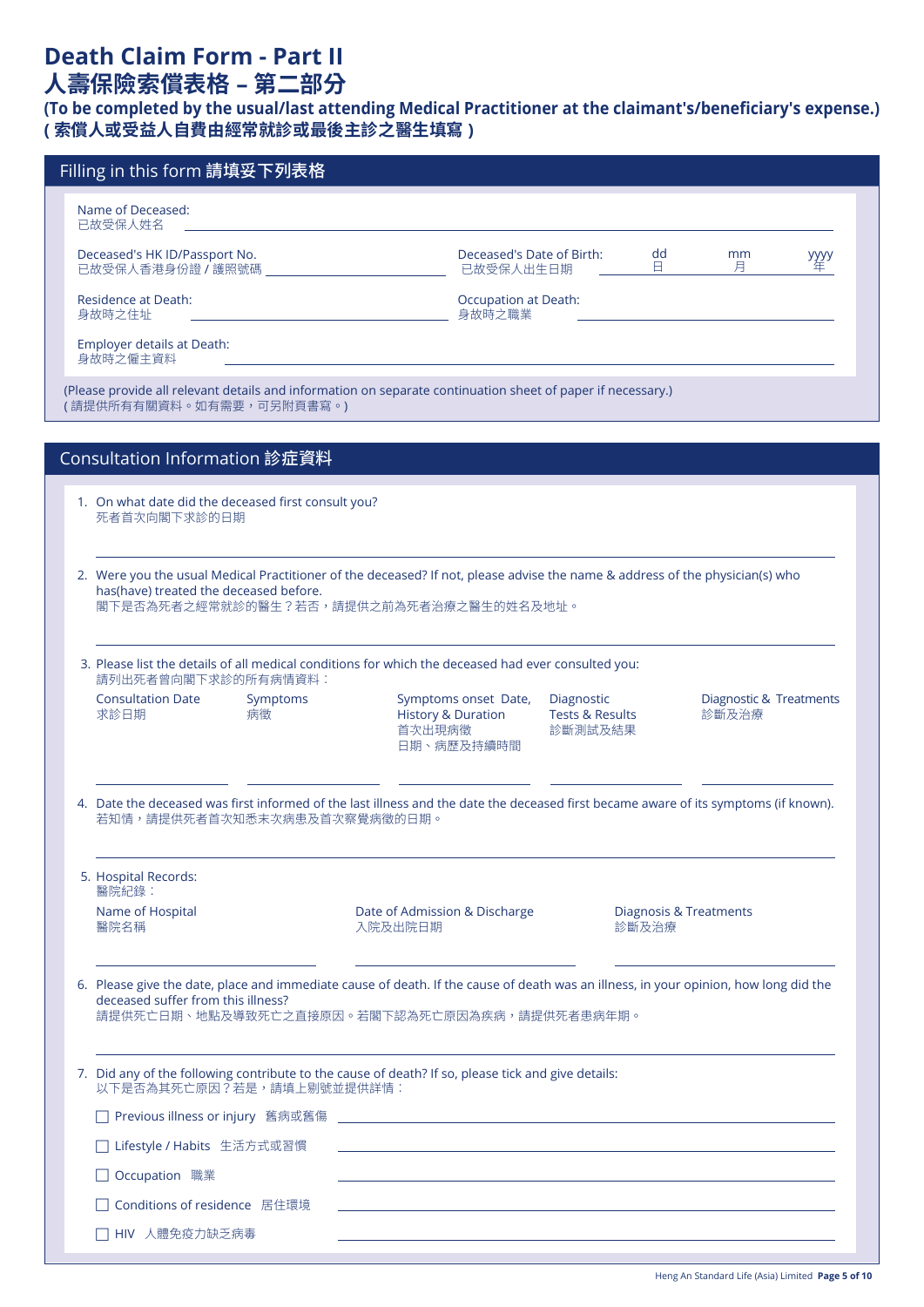| Consultation Information 診症資料 |  |  |
|-------------------------------|--|--|
|-------------------------------|--|--|

- 8. when and by whom the deceased was diagnosed to have the illness which caused the death? 確診死者患有致命疾病的時間及其醫生姓名
- 9. were there any precipitating factors which may have contributed hastened the death of the deceased? 有否其他因素導致加速死者身亡?
- 10. Have you ever heard of the deceased suffering from any other major, chronic or congenital disease? If yes, please provide details. 閣下有否獲悉死者患有任何其他主要疾病、慢性病或先天性疾病?若有,請提供詳細資料。
- 11. was the deceased a smoker or did the deceased have any alcoholic habits or had the deceased used any illegal substances? If yes, please give details in respect of the type, quantity and duration of consumption of the substance. 死者有否吸煙、酗酒或曾服用任何違禁藥物?若有,請提供詳細藥物類型、劑量及服用年期。
- 12. was the deceased a carrier of any type of hepatitis virus? If yes, when was it diagnosed and of which type? 死者是否為任何類型肝炎病毒帶菌者?若是,請提供該病毒確診時間及類型。
- 13. Have any of the deceased's family members suffered from similar or related illnesses? If yes, please provide details. 死者家屬是否患有類似或相關疾病?若是,請提供詳細資料。
- 14. was the deceased referred by another physician to your clinic/hospital? If yes. please provide the name & address of that other physician.

死者是否由其他醫生轉介到閣下的診所 / 醫院?若是,請提供該醫生的姓名及地址。

**We would be most grateful if you could provide copies of any specialist or hospital reports, together with any tests, readings or similar evidence to support the validity of the claimant's/beneficiary's claim. 謹請閣下提供所有專科 / 醫院報告、與及任何測試及閱讀報告或相關之證明以協助確實索償人或受益人之索償申請。**

I hereby declare that any personal information of third parties provided by me to the Company (whether provided under this Death Claim Form or otherwise provided) has been obtained by me in compliance with the Personal Data (Privacy) Ordinance and the relevant third parties have agreed to the disclosure of their personal information to the Company for the purposes as set out in this personal information collection statement. I agree to indemnify and hold harmless, on demand, the Company against all losses, liabilities and costs which the Company may incur arising out of, or in connection with, any breach of the declaration set forth in this paragraph. 本人特此聲明,由本人提供予貴公司的任何第三方個人資料 ( 無論載於此人壽保險索償表格或從其他途徑所提供 ) 乃由本人在遵守個人資料 ( 私隱 ) 條例的情況下獲得,且有關第三方已同意為此等個人資料收集聲明所載之目的向貴公司提供其個人資料。本人同意應貴公司要求, 就貴公司因發生任何違反本文中所載的聲明,而可能招致或與之相關的任何損失、責任及費用,對貴公司作出賠償,並使貴公司免受損害。

I **HEREBY CERTIFY** that I personal examined and treated the deceased in connection with the above condition and that the facts as given above represent my opinion of the deceased's condition. I declare that no information has been withheld by me at the request of the deceased's family or the policy beneficiary. I agree to make the declaration on Part II of this Death Claim Form. 本人**謹此證明**已親自為死者就上述狀況進行檢查及治療,並確認上述資料為本人對死者情況作出之意見。本人聲明應死者家屬或保單受益人 要求,並無隱瞞任何資料。本人同意就此人壽保險索償表格第二部分作出聲明。

Name of the Medical Practitioner Qualification and Specialty 醫生姓名 資格及專業

Signature of the Medical Practitioner Name and Address of the Hospital Address of the Hospital **醫生簽署 精神 医神经病 医血管** 医血管 医血管 医心包性 医心包性 医心包性 医心包性

Date of Signature (dd/mm/yy) example the state of Signature (dd/mm/yy) and the state of Signature (dd/mm/yy) (簽署日期 ( 日 / 月 / 年 ) インタン インタン しゅうしゅうしゅぎょう おおうちょう 電話號碼 かいりょう こくしょう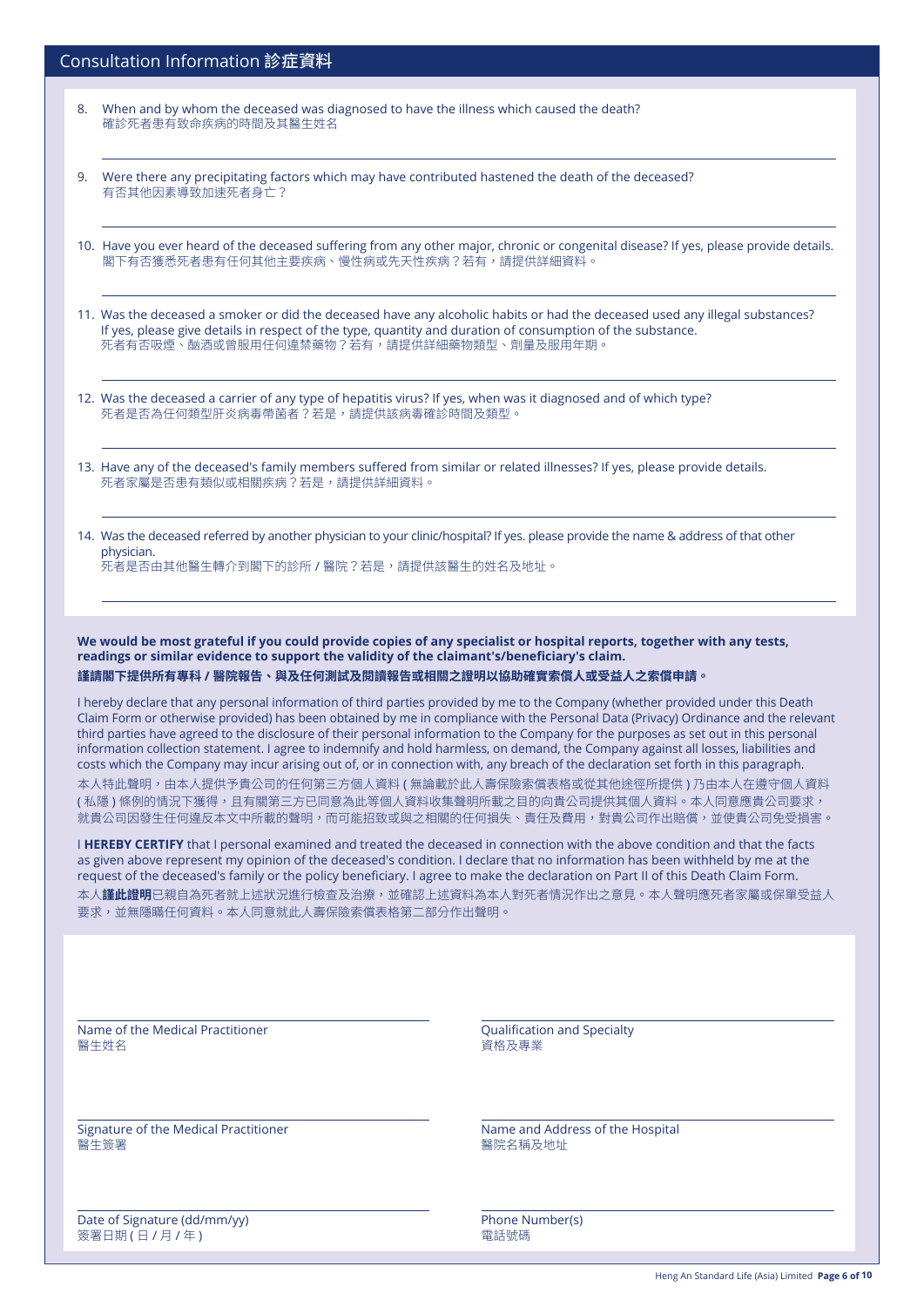## Declaration & Authorisation 聲明及授權

#### **Personal Information Collection Statement 個人資料收集聲明**

|                                    | 1. Throughout this Personal Information Collection Statement (this "Statement" or "PIC Statement"), and the Foreign Tax Reporting and Withholding<br>Obligations Statement (the "Tax Obligations Statement"), certain words and phrases have defined meanings as follows:<br>本個人資料收集聲明 (「本聲明」或「個人資料收集聲明」) 及外地稅報呈報 / 稅務責任聲明 (「稅務責任聲明」) 中,若干詞彙的定義如下:                                                                                                                                                                               |
|------------------------------------|----------------------------------------------------------------------------------------------------------------------------------------------------------------------------------------------------------------------------------------------------------------------------------------------------------------------------------------------------------------------------------------------------------------------------------------------------------------------------------------------------------------------------------|
| "Company"<br>「公司」                  | means Heng An Standard Life (Asia) Limited;<br>指 恒安標準人壽(亞洲)有限公司;                                                                                                                                                                                                                                                                                                                                                                                                                                                                 |
| "Company's affiliates"<br>「公司聯屬公司」 | means any of the Company's affiliates within the Company's group;<br>指 任何屬公司集團內的聯屬公司;                                                                                                                                                                                                                                                                                                                                                                                                                                            |
| "Company's group"                  | means Heng An Standard Life (Asia) Limited registered in People's Republic of China (registered number 120000400008883)<br>having its registered office at 18F, Tower II, The Exchange, 189 Nanjing Road, Heping District, Tianjin, People's Republic of<br>China, 300051 together with its subsidiaries (including but not limited to the Company), subsidiary undertakings and associated<br>companies (whether direct or indirect) from time to time and a "member of the Company's group" shall be construed<br>accordingly; |
| 「公司集團」                             | 指 根據公司法於中華人民共和國註冊的恒安標準人壽保險有限公司 ( 註冊編號為 120000400008883),註冊辦事處位於中國天津市和<br>平區南京路 189 號津滙廣場 2 座 18 層 ( 郵編 300051) 及其不時直接或間接擁有的子公司 ( 包括但不限於本公司 )、附屬公司與關聯公司,<br>「公司集團旗下公司」亦按此詮釋;                                                                                                                                                                                                                                                                                                                                                      |
| "Consenting Person"<br>「同意人士」      | means each of the following:<br>指 每位以下人士:                                                                                                                                                                                                                                                                                                                                                                                                                                                                                        |
|                                    | (a) the policy owner;<br>保單持有人;                                                                                                                                                                                                                                                                                                                                                                                                                                                                                                  |
|                                    | (b) each person who has beneficial ownership of the Policy;<br>每位享有保單實益擁有權的人士;                                                                                                                                                                                                                                                                                                                                                                                                                                                   |
|                                    | (c) each person who is entitled to access the Policy's value (for example, through withdrawal, surrender, policy claim, benefit<br>payment or otherwise), change a Beneficiary, or claim or receive a benefit payment or any person who is entitled to a<br>future benefit under the Policy, including without limitation any policy claimant, assignee and nominated Beneficiary<br>under the Policy; and<br>有權透過提款、退保、保單索償、收取利益等方法取用保單價值,更改受益人,索取或接受收取利益的人士,或根據保單每位日後                                                          |
|                                    | 享有收取利益權利的人士,包括但不限於任何保單索償人、保單持承受人及訂明的受益人;及<br>(d) each person who is entitled to receive a payment (such as a policy claimant, policy claimant and nominated Beneficiary)                                                                                                                                                                                                                                                                                                                                                         |
|                                    | when an obligation to make any payment under the Policy arises or becomes fixed.<br>當有責任根據保單付款或確定該責任時每位有權接受收取利益的人士 ( 包括保單索償人及指定的受益人 ) 。                                                                                                                                                                                                                                                                                                                                                                                          |
| 「合規責任」                             | "Compliance Obligations" means obligations of the Company or of any other members of the Company's group to comply with:<br>指 我們或公司集團任何成員須遵守以下規定的責任:                                                                                                                                                                                                                                                                                                                                                                             |
|                                    | (a) any applicable local or foreign law, ordinance, regulation, demand, guidance, rules, codes of practice, whether or<br>not relating to an intergovernmental agreement between the governments or regulatory authorities of two or more                                                                                                                                                                                                                                                                                        |
|                                    | jurisdictions; and<br>任何適用的本地或外國法律、法令、規定、要求、指引、條例和守則而不論是否有關兩個或以上司法管轄區的政府之間或監管機構<br>之間的協議;及                                                                                                                                                                                                                                                                                                                                                                                                                                       |
|                                    | (b) any agreement between the Company (or that of any other member of the Company's group, as the case may be) and any<br>government or taxation authority in any jurisdiction.                                                                                                                                                                                                                                                                                                                                                  |
| "Customer"                         | 我們或公司集團其他成員 ( 視情況而定 ) 與任何司法管轄區的政府或稅務當局之間的協議。<br>means a person:                                                                                                                                                                                                                                                                                                                                                                                                                                                                  |
| 「客戶」                               | 指<br>who is treated generally as a customer by the Company, whether the person is:<br>(a)<br>被公司一般當作客戶的人士,不論該人士為:                                                                                                                                                                                                                                                                                                                                                                                                                |
|                                    | a policy owner, proposed policy owner, policy assignee, life insured, proposed life insured, party under a trust, payer of<br>(i)                                                                                                                                                                                                                                                                                                                                                                                                |
|                                    | insurance premium, beneficiary, payee of insurance benefits, or financial adviser in respect of a product or service of<br>the Company; or<br>公司產品或服務下的保單持有人、準保單持有人、保單受讓人、受保人、準受保人,信託下的當事人,保費支付人、受益人、                                                                                                                                                                                                                                                                                                                            |
|                                    | 保險金受款人或理財顧問;或<br>adireftorual of elaphet of the compances of a corporate applicant for insurance or corporate policy owner in respect<br>(ii)                                                                                                                                                                                                                                                                                                                                                                                    |
|                                    | 正在申請或已是公司產品或服務的公司投保人或公司保單持有人之董事、股東、主管或經理;及<br>(b) who has provided personal data to the Company and therefore became data subject of the Company;                                                                                                                                                                                                                                                                                                                                                                                |
|                                    | 曾向公司提供個人資料而成為我們資料當事人的人士;                                                                                                                                                                                                                                                                                                                                                                                                                                                                                                         |
| "data subject"<br>「資料當事人」          | means, in relation to personal data, the individual (not being a corporate person) who is the subject of the data, and all such<br>individuals as a whole shall be referred to as "data subjects";<br>指 就個人資料而言,屬該資料的當事人的個人(並非法人),而所有該等個人統稱為「資料當事人」;                                                                                                                                                                                                                                                                             |
| "Hong Kong"                        | means the Hong Kong Special Administrative Region of the People's Republic of China;                                                                                                                                                                                                                                                                                                                                                                                                                                             |
| 「香港」<br>"PDPO"                     | 指 中華人民共和國香港特別行政區;<br>means the Personal Data (Privacy) Ordinance, Chapter 486 of the Laws of Hong Kong;                                                                                                                                                                                                                                                                                                                                                                                                                          |
| 「私隱條例」<br>"personal data"          | 指 香港法例第 486 章之《個人資料(私隱)條例》;<br>means (as defined in the PDPO) any data:                                                                                                                                                                                                                                                                                                                                                                                                                                                          |
| 「個人資料」                             | 指 於私隱條例中符合以下說明的任何資料:                                                                                                                                                                                                                                                                                                                                                                                                                                                                                                             |
|                                    | (a) relating directly or indirectly to a living individual;<br>直接或間接與一名在世的個人有關的;<br>(b) from which it is practicable for the identity of the individual to be directly or indirectly ascertained; and                                                                                                                                                                                                                                                                                                                            |
|                                    | 從該資料直接或間接地確定有關的個人的身份是切實可行的;及<br>(c) in a form in which access to or processing of the data is practicable.<br>該資料的存在形式令予以查閱及處理均是切實可行的。                                                                                                                                                                                                                                                                                                                                                                                           |
| "Personal Information"             | in respect of a Consenting Person, means:                                                                                                                                                                                                                                                                                                                                                                                                                                                                                        |
| 「個人資料」                             | 有關同意人士的個人資料指:<br>(a) where the Consenting Person is an individual, his/her full name, date and place of birth, residential address, mailing address,                                                                                                                                                                                                                                                                                                                                                                             |
|                                    | contact information (including telephone number), and any taxpayer identification number, social security number,<br>citizenships, residency(ies) and tax residency(ies);<br>倘同意人士為個人,即其全名、出生日期及地點、居住地址、郵寄地址、聯絡資料 ( 包括電話號碼 ) ,及任何納稅人識別編號、社<br>會保障號碼、公民身分、居住地及稅務上的常駐國家;                                                                                                                                                                                                                                                           |
|                                    | (b) where the Consenting Person is a corporate/entity, its date and place of incorporation or formation, registered address, address<br>of place of business, tax identification number, tax status, tax residency, registered address, address of place of business or<br>(if applicable) such information as the Company may reasonably require regarding each of its substantial shareholders and<br>controlling persons.                                                                                                     |
|                                    | 倘同意人士為公司 / 機構,即其註冊或成立日期及地點、註冊地址、營業地址、稅務識別編號、稅務狀況、稅務上的常駐國家或 ( 倘<br>適用 ) 我們合理要求的主要股東及控權人士資料。                                                                                                                                                                                                                                                                                                                                                                                                                                       |
| "Policy Information"               | means any information relating to the Policy including without limitation the Policy number, Policy balance or value, gross<br>receipts, withdrawals and payments from the Policy.                                                                                                                                                                                                                                                                                                                                               |
| 「保單資料」                             | 指 有關保單的任何資料,包括但不限於保單編號、保單結餘或價值、總收入、從保單提取及支付的款項。                                                                                                                                                                                                                                                                                                                                                                                                                                                                                  |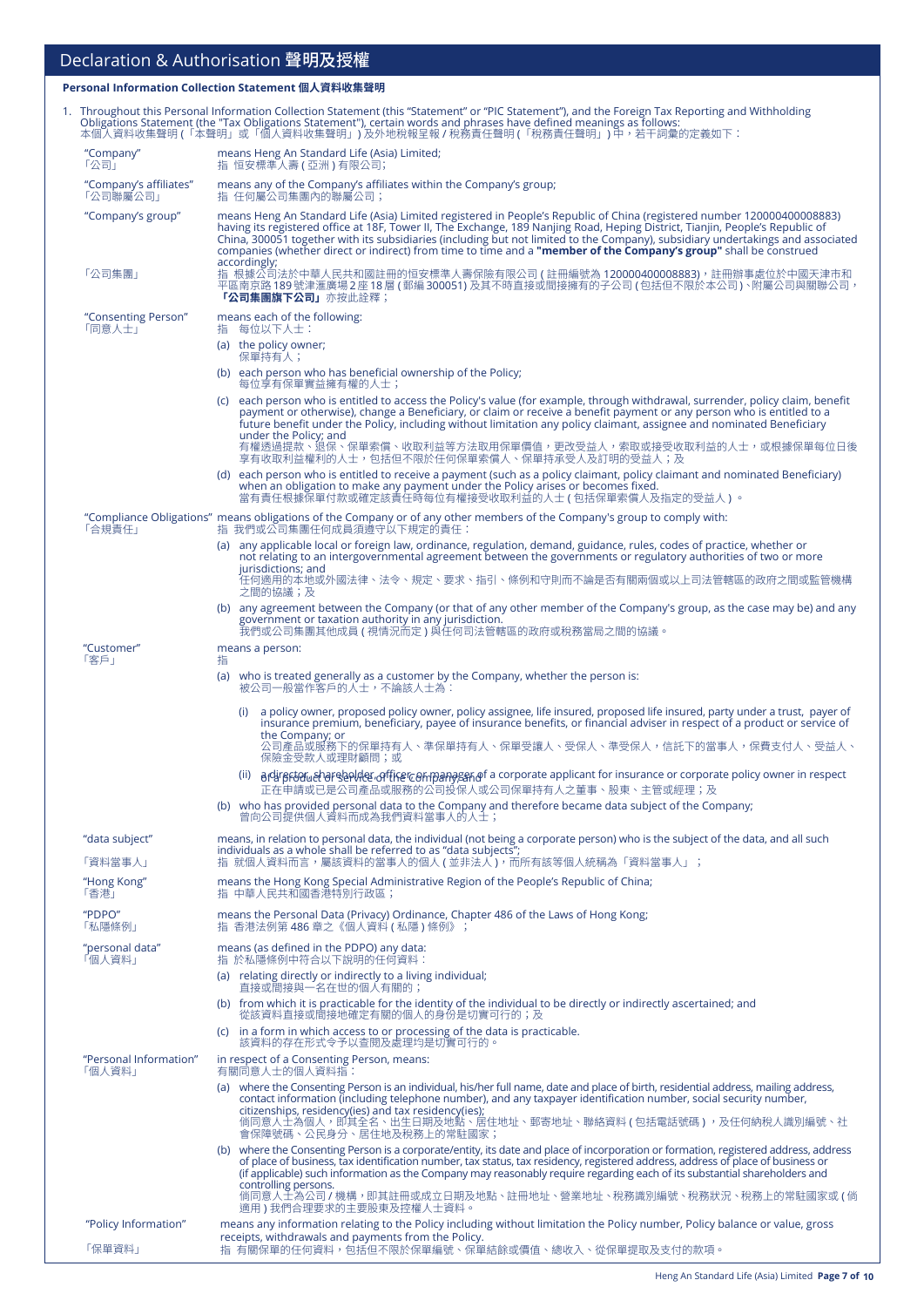|    |                                                        | Declaration & Authorisation 聲明及授權                                                                                                                                                                                                                                                                                                                      |
|----|--------------------------------------------------------|--------------------------------------------------------------------------------------------------------------------------------------------------------------------------------------------------------------------------------------------------------------------------------------------------------------------------------------------------------|
|    | "Tax Information"<br>「稅務資料」                            | in respect of a Consenting Person, means:<br>有關同意人士的稅務資料指:                                                                                                                                                                                                                                                                                             |
|    |                                                        | (a) any documentation or information (and accompanying statements, waivers and consents as the Company may from time                                                                                                                                                                                                                                   |
|    |                                                        | to time require or the Consenting Person may from time to time give) relating, directly or indirectly, to the tax status of the<br><b>Consenting Person;</b>                                                                                                                                                                                           |
|    |                                                        | 與同意人士稅務狀況直接或間接有關的文件或資料,以及我們不時要求或同意人士不時提供的隨附陳述、放棄及同意文件;<br>(b) Personal Information of the Consenting Person; and                                                                                                                                                                                                                                       |
|    |                                                        | 同意人士的個人資料;及                                                                                                                                                                                                                                                                                                                                            |
|    |                                                        | (c) Policy Information.<br>保單資料。                                                                                                                                                                                                                                                                                                                       |
| 2. |                                                        | Nothing in this Statement shall limit the right of Customers as a data subject under the PDPO.<br>本聲明並不局限客戶作為資料當事人根據私隱條例所享有的權利。                                                                                                                                                                                                                        |
|    |                                                        | 3. From time to time, personal data of Customers are (or will be) collected by or on behalf of the Company to enable it to carry on its day-to-day business                                                                                                                                                                                            |
|    |                                                        | and to provide services to Customers. <b>Failure to obtain personal data from Customers may result in the Company being unable to process an</b><br>insurance application or to provide after-sales services to the Customer.<br>為使公司能進行其日常業務及向客戶提供服務,客戶的個人資料會不時由公司收集或由他人代為收集。 <b>若公司未能向客戶取得個人資料,則便可能導致公司無法處</b>                                       |
|    | 理投保申請或無法向客戶提供售後服務。                                     |                                                                                                                                                                                                                                                                                                                                                        |
| 4. |                                                        | Personal data of Customers held by the Company will generally be kept confidential, but the Company may provide, disclose or transfer these personal data to the<br>following persons (whether they are in or outside Hong Kong) for one or more of the purposes set out in paragraph 5 below:                                                         |
|    | 個或多個目的:                                                | 由公司持有的客户個人資料一般會被保密,惟公司有可能會向以下人士 ( 不論是在香港境内或境外 ) 提供、披露或轉交該等個人資料以便達到下文第 5 段中述及的一                                                                                                                                                                                                                                                                         |
|    |                                                        | (a) any reinsurance company to whom any part of the Company's business is ceded;<br>任何承保公司業務之任何部分的再保公司;                                                                                                                                                                                                                                                |
|    |                                                        | (b) any financial institution or financial service provider who is in a position to process the payment of, or handle the payment instruction or authorization<br>of any monies to or by the Customer;                                                                                                                                                 |
|    |                                                        | 任何處於適當崗位可處理向客戶支付或收取款項,或可執行向客戶支付或收取款項之付款指示或授權的金融機構或金融服務機構;<br>(c) any healthcare service provider who is engaged to carry out medical assessment on the health of a Customer which will affect the Company's decision                                                                                                                                   |
|    |                                                        | on processing an insurance application or a claim;<br>任何受聘負責檢驗客戶健康狀況而該檢驗結果會影響公司處理投保申請或索償決定的醫療服務機構;                                                                                                                                                                                                                                                     |
|    | the Company's affiliates;                              | (d) any professional adviser or service provider who is engaged to provide independent advice or service in a specialised area to the Company and/or<br>任何受聘向公司及 / 或公司聯屬公司提供獨立意見或專門範疇服務的專業顧問或服務機構;                                                                                                                                                     |
|    |                                                        |                                                                                                                                                                                                                                                                                                                                                        |
|    |                                                        | (e) any person in connection with any claims made by the Customer or otherwise involving the Customer in respect of any products and/or services<br>provided by the Company or the Company's affiliates, including any claims in                                                                                                                       |
|    | (f)                                                    | any person to whom the Company and/or the Company's affiliates are under an obligation to make disclosure under any Compliance Obligations or the<br>requirements of any present or future laws, rules, regulations, codes, treaties or guidelines binding or enforceable on them, including any regulators,                                           |
|    |                                                        | . capar survey is a straighter, international organisations or alliances, courts, adjudicators, and/or any industry bodies, associations or federations;<br>在何公司及 / 或公司聯屬公司根據所須遵守的任何合規責任或現有或未來法例、規則、法規、守則、條約或指引而對其有披露責任的人士,包括任何監                                                                                                                       |
|    |                                                        | any insurance intermediary authorised by the Company and/or the Company's affiliates to promote, sell, or provide after-sales services in relation to,                                                                                                                                                                                                 |
|    |                                                        | any of the products and services of the Company and/or the Company's affiliates;<br>任何獲公司及 / 或公司聯屬公司授權以進行推廣或銷售公司及 / 或公司聯屬公司任何產品及服務,或就有關產品及服務提供售後服務的保險中介機構;<br>(h) any actual or proposed assignee of the Customer's insurance policy issued by the Company and/or the Company's affiliates;                                                            |
|    | (i)                                                    | 任何獲發公司及 / 或公司聯屬公司繕發保單的客戶之實際或準受讓人;<br>any actual or proposed purchaser of parts or all of the Company's business and/or those of the Company's group together with its advisers in the                                                                                                                                                                  |
|    | transaction;                                           | 任何公司及 / 或公司集團部分或全部業務的實際或準買家,及其交易顧問;                                                                                                                                                                                                                                                                                                                    |
|    | (i)                                                    | any agent, contractor or external service provider who is engaged to provide administrative, audit, data processing, document managing, mailing,<br>printing, payment, storage, technology, telecommunication, or other services to the Company and/or the Company's affiliates in connection with the daily operation of their respective businesses; |
|    |                                                        | 任何受聘向公司及 / 或公司聯屬公司就其日常之營運提供行政、審計、資料處理、文檔管理、郵遞、印刷、付款、儲存、技術、電訊,或其他服務的代理商、<br>承包商或外界服務供應商;                                                                                                                                                                                                                                                                |
|    |                                                        | (k) any external service provider who is engaged to provide any service which will enhance or add value to the overall experience of the Customer in                                                                                                                                                                                                   |
|    |                                                        | enjoying the products and/or service of the Company and/or the Company's affiliates;<br>任何受聘向客戶提供讓其對公司及 / 或公司聯屬公司產品及 / 或服務更為滿意或享有提升服務的外界服務機構;                                                                                                                                                                                                          |
|    |                                                        | any research agent or service provider who is engaged to carry out any market surveys or studies;<br>任何受聘進行市場調查或研究的調查代理或服務供應商;                                                                                                                                                                                                                         |
|    | (m) any of the Company's affiliates; and<br>任何公司聯屬公司;及 |                                                                                                                                                                                                                                                                                                                                                        |
|    | relation to such purpose.                              | (n) any person described in paragraph 7(d) below for the purpose of direct marketing, in case the Customer has given consent for using personal data in<br>任何在客户同意讓其個人資料被用作直接促銷用途的前題下,於下文第 7(d) 段所述的人士。                                                                                                                                                |
| 5. |                                                        | The purpose(s) for which the personal data of Customers may be used will vary depending on the circumstances and their context of collection, but the                                                                                                                                                                                                  |
|    |                                                        | purposes perceived by the Company will include the following:<br>客戶個人資料的用途會因不同情況及收集的背景有異,惟公司屬意的用途將包括:                                                                                                                                                                                                                                                  |
|    | application or thereafter;                             | (a) to offer a quotation for insurance to a Customer, and to assess, evaluate (including the merits and/or suitability of a product or service to a<br>Customer), process, approve and/or underwrite an insurance application, a claim and/or service request from a Customer arising from the                                                         |
|    | 申請或其後的服務要求;                                            | 提供投保報價予客戶,以及評估、衡量 (包括產品及 / 或服務是否有利於及 / 或適合客戶 )、處理、批准及 / 或受理客戶的投保申請、索償及 / 或源於客戶投保                                                                                                                                                                                                                                                                       |
|    |                                                        | (b) to provide subsequent or ongoing services to a Customer in relation to an insurance application or policy;                                                                                                                                                                                                                                         |
|    |                                                        | 提供有關投保申請或保單的跟進或持續服務予客戶;<br>(c) to carry out matching procedures as defined in the PDPO;                                                                                                                                                                                                                                                                |
|    | 執行私隱條例中界定的核對程序;                                        | (d) to carry out credit assessments on Customers whose credit worthiness is under regular or special review;                                                                                                                                                                                                                                           |
|    |                                                        | 進行客戶信用評估,不論該評估為定期或特別審查;<br>(e) to carry out surveys for gathering Customer opinion and/or statistical analysis on Customer's behavior or mentality;                                                                                                                                                                                                    |
|    |                                                        | 進行調查以收集客戶意見及 / 或作出客戶行為或心態的統計分析;<br>(f) to process a payment or a Customer's payment instructions and/or direct debit authorisations;                                                                                                                                                                                                                   |
|    |                                                        | 處理付款或執行客戶的付款指示及 / 或直接付款授權;                                                                                                                                                                                                                                                                                                                             |
|    |                                                        | (g) to determine any amount of indebtedness owing to or from a Customer;<br>確定欠付客戶或客戶欠付的任何款項;                                                                                                                                                                                                                                                          |
|    |                                                        | (h) to verify a Customer's identity in accordance with any compliance procedures, including those intended to combat terrorist financing, fraud and/or money<br>laundering, or otherwise for the purpose of ensuring the Company Group's Compliance with the Compliance Obligations;                                                                   |
|    |                                                        | 按任何合規程序驗證客戶的身份,包括旨在打擊恐怖活動融資、欺詐及 / 或洗黑錢活動的程序或在其他情況下用以確保公司集團導守合規責任;<br>(i) to maintain an update database of personal data of Customers;                                                                                                                                                                                                                 |
|    | 設立及更新客戶個人資料的數據庫;                                       | to facilitate research or design of insurance or other related financial services and/or products which may be suitable for Customers;                                                                                                                                                                                                                 |
|    |                                                        | 促進研究或設計可能適合客戶的保險或其他相關金融服務及 / 或產品;<br>(k) to enforce a Customer's obligations in respect of an insurance application or policy;                                                                                                                                                                                                                         |
|    |                                                        | 執行客戶在投保申請或保單下的責任;                                                                                                                                                                                                                                                                                                                                      |
|    |                                                        | to enable an actual or proposed assignee of the Customer's insurance policy, or an actual or proposed purchaser of the Company's business, to<br>evaluate the transaction intended to be the subject of the assignment or purchase;                                                                                                                    |

協助客戶保單的實際或準受讓人或公司業務的實際或準買家,以評估在有關轉讓或買賣交易下的事宜;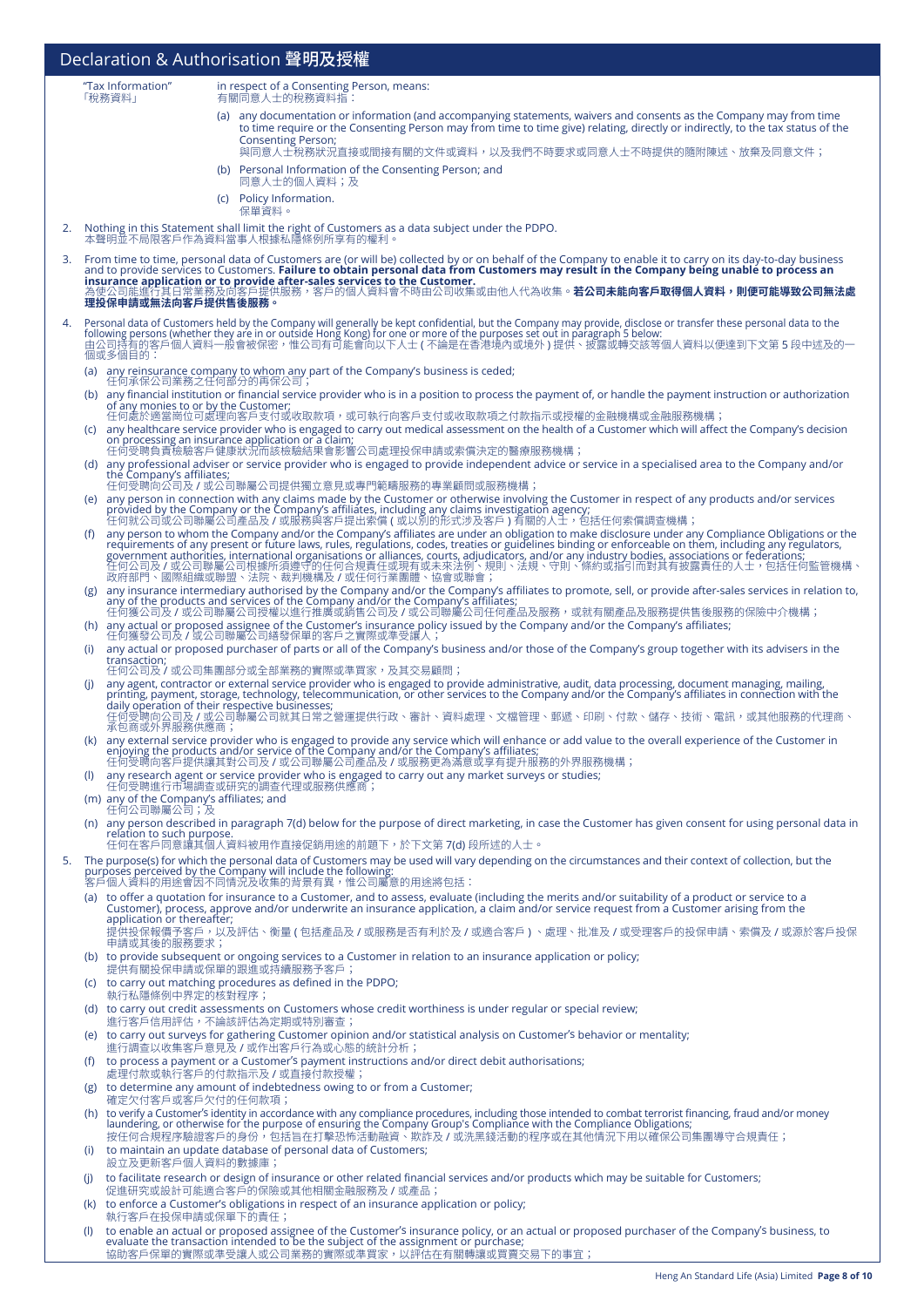### Declaration & Authorisation 聲明及授權

- (m) to fulfill the disclosure requirements of any Compliance Obligations, laws, legislation, regulations, codes or guidelines as may in present or future and<br>from time to time be applicable to the Company and/or the person
- 遵守現時或將來不時適用於公司及 / 或上文第 4 段所列從公司手上取得客戶個人資料之人士的任何合規責任、法例、法規、規章、守則或指引底下的披露規定; (n) to enable the Company to carry on its normal business and day-to-day operations and to meet its liquidity and solvency requirements according to law;<br>令公司能繼續經營其正常業務及日常運作,以及符合有關法例對流動資金及償付能力的規定;
- 令公司能繼續經營其正常業務及日常運作,以及符合有關法例對流動資金及償付能力的規定; (o) to procure any service which will enhance or add value to a Customer's enjoyment of the products and/or service of the Company and/or the Company's affiliates;
- 取得任何讓客戶對公司及 / 或公司聯屬公司產品及 / 或服務更為滿意或享有額外價值的服務;
- (p) to exercise the Company's rights as more particularly provided in the insurance policy, including the right of subrogation; 行使公司在保單中列明的權利,包括代位權;
- (q) to comply with any obligations, requirements, policies, procedures, directives, or guidelines in respect of sharing data and information within the Company's<br>group and/or any other use of data and information in accord 遵守公司集團內對共享數據與資料,及 <mark>/</mark> 或根據集團通用的合規程序將數據與資料用作其他用途的相關責任、規定、政策、程序、指令或指引;及 / 或
- (r) to market the service, product and/or subject as further described in paragraph 7 below.
- 推廣下文第 7 段所詳述的服務、產品及 / 或事項。

6. Under the laws, regulations and international agreements for the implementation of automatic exchange of financial account information ("AEOI") and the U.S.<br>Foreign Account Tax Compliance Act ("FATCA"), financial instit

根據實施的自動交換財務帳戶資料 (「自動交換資料」) 和美國海外帳戶稅收合規法案 (「合規法案」) 的法律、法規及國際協定,財務機構須辨別具有須申報外國稅<br>務居民身份的帳戶持有人 ( 包括某些帳戶持有人及保單受益人 ) 和某些實體保單持有人的控權人,並向財務機構營運當地的稅務部門或直接向美國國稅局申報其稅務<br>資料 ( 包括但不限於姓名、地址、稅務居住地、該稅務居住地的稅務編號、帳戶結餘及收入資料 ) 。當地稅務部門將每年的期外部門述資料交

### 7. **Use of Personal Data in Direct Marketing**

**使用個人資料作直接促銷用途**

The Company intends to use the personal data of Customers for direct marketing purpose and the Company requires their consent (including an indication<br>of no objection) for the purpose. In this connection:<br>公司擬使用客戶個人資料作直接促銷

- (a) the name, contact details (including telephone numbers, mailing addresses and email addresses), gender, date of birth, transaction pattern or<br>behavior, financial background, and demographic data (collectively, "Selecte used in direct marketing; and<br>公司所持有客户的姓名、聯絡資料 ( 包括電話號碼、郵寄地址及電郵地址 )、性別、出生日期、交易模式及行為、經濟背景及人口統計數據<br>( 統稱「選定個人資料」) 可被不時用作直接促銷用途;及
- (b) information delivered by post, electronic mails, SMS, telephone calls, and/or other means of communication may be used by the Company in<br>achieving its direct marketing purpose; and<br>公司可透過以郵寄、電郵、短訊、電話及 / 或其他通訊方式轉遞的資料以達到
- (c) the classes of service, product and subject in relation to the Company's direct marketing may include: 有關公司作直接促銷的服務、產品及項目可包括:
	- (i) insurance, investment, financial planning, asset and wealth management and related services and/or products; 保險、投資、財務策劃、資產和財富管理及相關服務及 / 或產品;
	- (ii) lucky draw, games, media event and/or seminar; and<br> 抽獎、遊戲、傳媒活動及 / 或講座;及
	-
	- (iii) reward, loyalty, privilege and/or special-offer programs; 獎勵、長期客戶、優惠及 / 或特惠計劃;
- (d) the classes of service, product and subject described above may be provided or solicited by the Company and/or: 上述服務、產品及項目可能由公司及 / 或下述各方提供或取得:
	- (i) any of the Company's affiliates; 任何公司聯屬公司;
	- (ii) third party financial institutions, investment firms, investment advisers and investment service providers; and
	- 第<sub>二</sub>万金融機構、投資行、投資顧問及投資服務機構;及
	- (iii) third party providers of reward, loyalty, privilege and/or special-offer programs; 獎勵、長期客戶、優惠及 / 或特惠計劃的第三方提供者;
- e) in addition to marketing the classes of service, product and subject described above for and by itself, the Company also intends to provide the<br>Selected Personal Data of Customers to all or any of the persons described purpose; and 除為自己或靠自己直接促銷上述服務、產品及項目外,公司亦擬提供選定個人資料予上文 <mark>7(d)</mark> 段所述之全部或任何人士用於其促銷該等服務、產品及項目上,<br>惟公司須取得該等客戶的同意 ( 包括其表示不反對 );及
- (f) if a Customer does not wish to allow the Company to use or provide to other persons any of his/her Selected Personal Data for direct<br>marketing purpose, the Customer can exercise his/her right of objection and notify th **客戶如欲拒絕公司使用,或提供選定個人資料予其他人士使用作直接促銷,可行使反對權並通知公司。**
- 8. Under and in accordance with the PDPO, a data subject has the following rights:
	- 根據私隱條例,資料富事人有罹: (a) to check whether the Company holds data relating to him/her and access to such data;
	- 查證公司是否持有其資料及查閱有關資料; (b) to require the Company to correct any data relating to him/her which is inaccurate; and
	- 要<mark>双公司改止有關其本人</mark>个準確的仕何資料;及
	- (c) to ascertain the Company's policies and practices in relation to personal data and to be informed of the kind of personal data held by the Company; and 查閱公司有關個人資料的政策及實際程<mark>序,以</mark>及了解公司所持個人資料的種類;及
	- (d) to request the Company not to use his/her data for direct marketing purpose and the Company must then cease the use for that purpose without charge. 免費要求公司不得就直接營銷目的使用其資料,以及公司隨後必須停止就該用途使用其資料。
- 9. In accordance with the PDPO, the Company has the right to charge a reasonable fee for processing any data access request. 根據私隱條例,公司有權就處理任何查閱資料的要求收取合理費用。
- 10. The requests described above may be made in writing to the Data Protection Officer, Heng An Standard Life (Asia) Limited, 12/F, Lincoln House, Taikoo Place, 979 King's Road, Quarry Bay, Hong Kong. <br>上述要求可以書面形式郵寄予恒安標準人壽 ( 亞洲 ) 有限公司之資料保護主任,地址為香港鰂魚涌英皇道 979 號太古坊林肯大廈 12 樓。
- 11. **Foreign Tax Reporting and Withholding Obligations Statement ("Tax Obligations Statement") 外地稅務呈報 / 稅務責任聲明 (「稅務責任聲明」)** 
	- (a) Provision of information
		- 提供資料<br>(i) I/W
			- (i) l/We agree to provide the Company with the Personal Information of myself/ourselves and, where reasonably required by the Company, of any other<br>Consenting Person in such manner, in such form and within such time, as th 本人 / 吾等同意向公司提供本人 / 吾等的個人資料,亦會應公司的合理要求,按公司不時要求的方式、形式及時間向公司提供其他同意人士的個人資料。